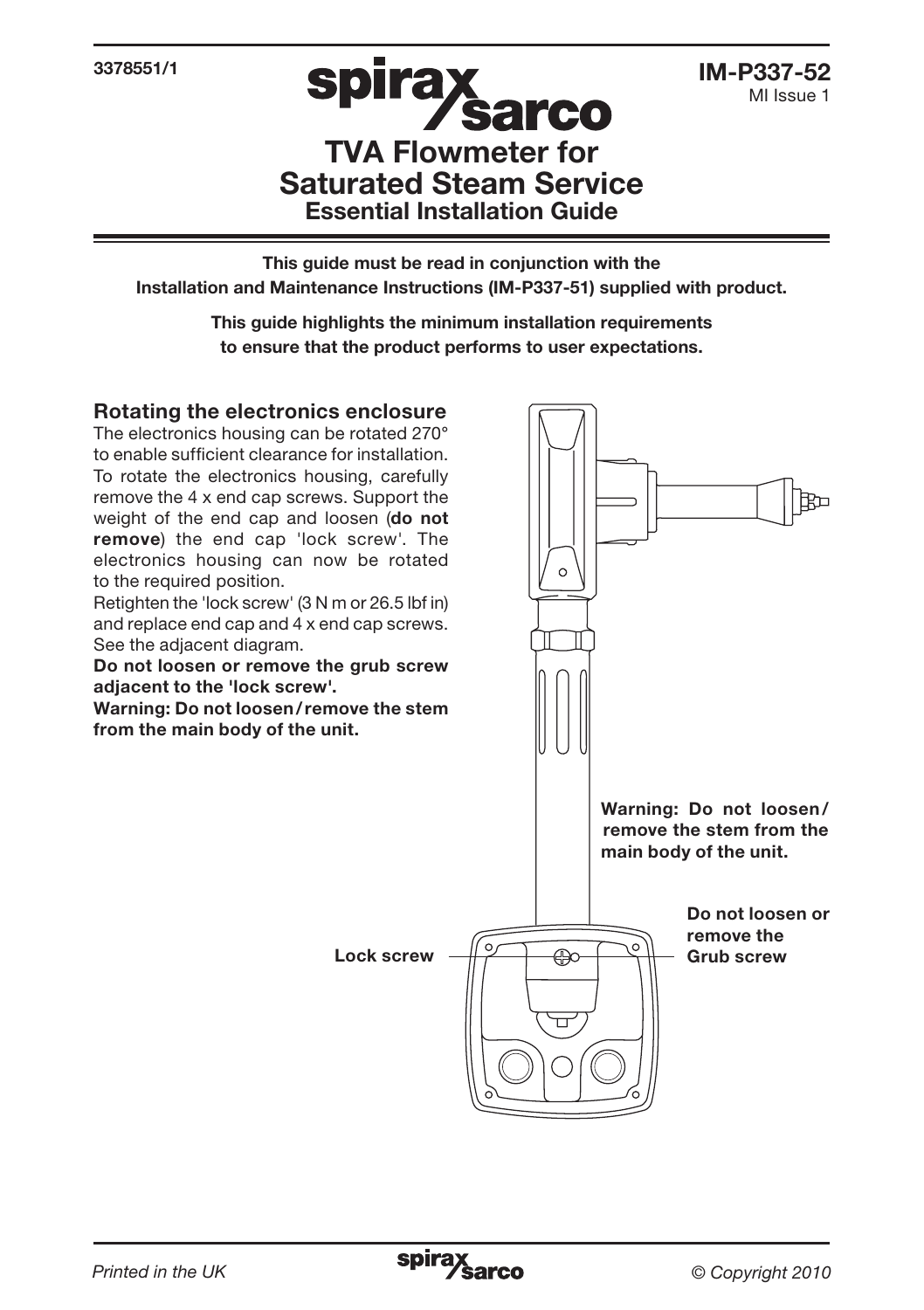## Horizontal installation